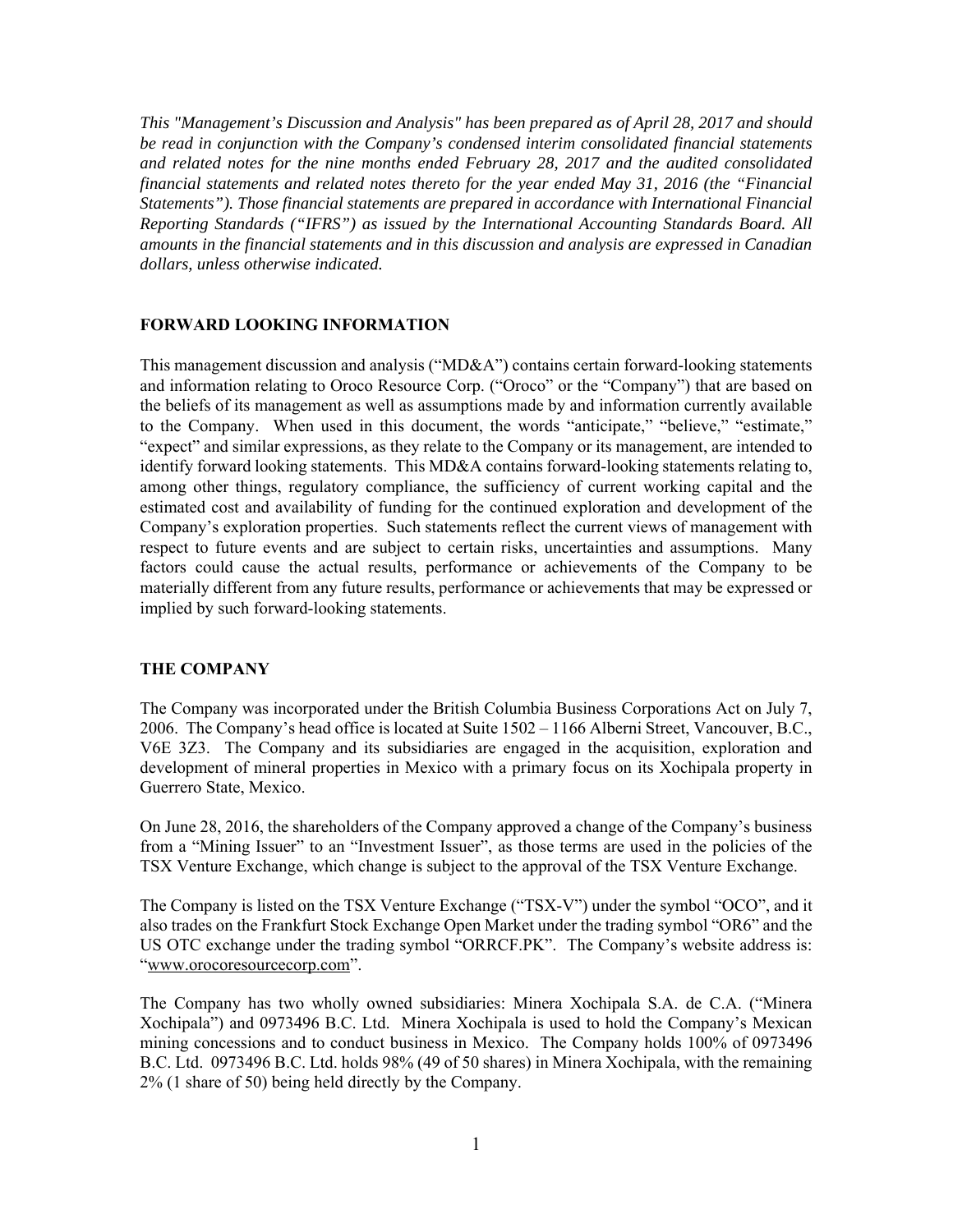### **MINERAL PROPERTIES**

#### **Xochipala Property, Guerrero State, Mexico**

The Xochipala Property, comprised of the Celia Gene (100 ha) and the contiguous Celia Generosa (93 ha) concessions, is located in the Municipality of Eduardo Neri, Guerrero, Mexico at the southern end of the Guerrero Gold Belt (the "GGB"). This region encompasses a northwest trend of intrusions with associated gold bearing iron skarn deposits. The GGB is currently the focus of aggressive exploration, delineation, development, and mining by a number of mining companies who have to date delineated gold reserves and measured and indicated resources in excess of 20 million ounces. The discovery of these deposits, beginning in the late 1980s, has led to the development of a predictable exploration model along the trend of the GGB.

The gold mineralization in each of these deposits is found in the contact (skarn) area between felsic to intermediate intrusives and the overlying calcareous sediments. Each of these deposits has a geophysical signature consisting of a strong high magnetic anomaly caused by iron mineralization in the endoskarn (skarn in the intrusive) and exoskarn (skarn in the sediments) in the contact zone between the intrusive and the overlying sediments. All of the major gold deposits in the GBB are hosted in extensive mineralized endoskarn and exoskarn zones associated with similar geological conditions. The Xochipala Property has geological characteristics similar to the known deposits, including the existence of a strong magnetic signature and areas of endoskarn and exoskarn.

The Xochipala Property, which is surrounded by concessions owned by Goldcorp Inc., lies approximately four kilometres southeast of Goldcorp.'s Los Filos mine, just one kilometre from the town of Xochipala and 30 kilometres by good paved road from the state capital of Chilpancingo. The area is well served by a network of local roads. The district is served with hydroelectric power from the Caracol Dam and water is locally available.

During 2014 the Company conducted an exploration program consisting of mapping; road cuts, outcrop chip sampling, and confirmed location of infrastructure, historic showings, and drill holes. The focus of the mapping and sampling program is the extensive areas of marbleized limestones (exoskarns) and highly altered, ferruginous intrusives (endoskarns) that have been identified on the property and which are indicative of potential mineralization in the vicinity of the two kilometres of identified contact zone. Preliminary mapping and assay results indicate that high grade gold mineralization exists at the Xochipala Property in the endoskarn and exoskarn. The Company continues to assess the appropriate next stage of exploration.

The Company incurred \$32,700 in deferred exploration expenditures on the Xochipala Property during the nine months ended February 28, 2017.

#### **Salvador Property, Guerrero State, Mexico**

The Salvador Property is a 100 hectare mining concession 100% owned by Minera Xochipala which lies approximately 25 kilometers to the west of the Xochipala Property and approximately 30 kilometers west of Chilpancingo, Guerrero. The Salvador property also hosts skarn mineralization associated with felsic intrusions similar to mineralization in the known ore deposits in the area.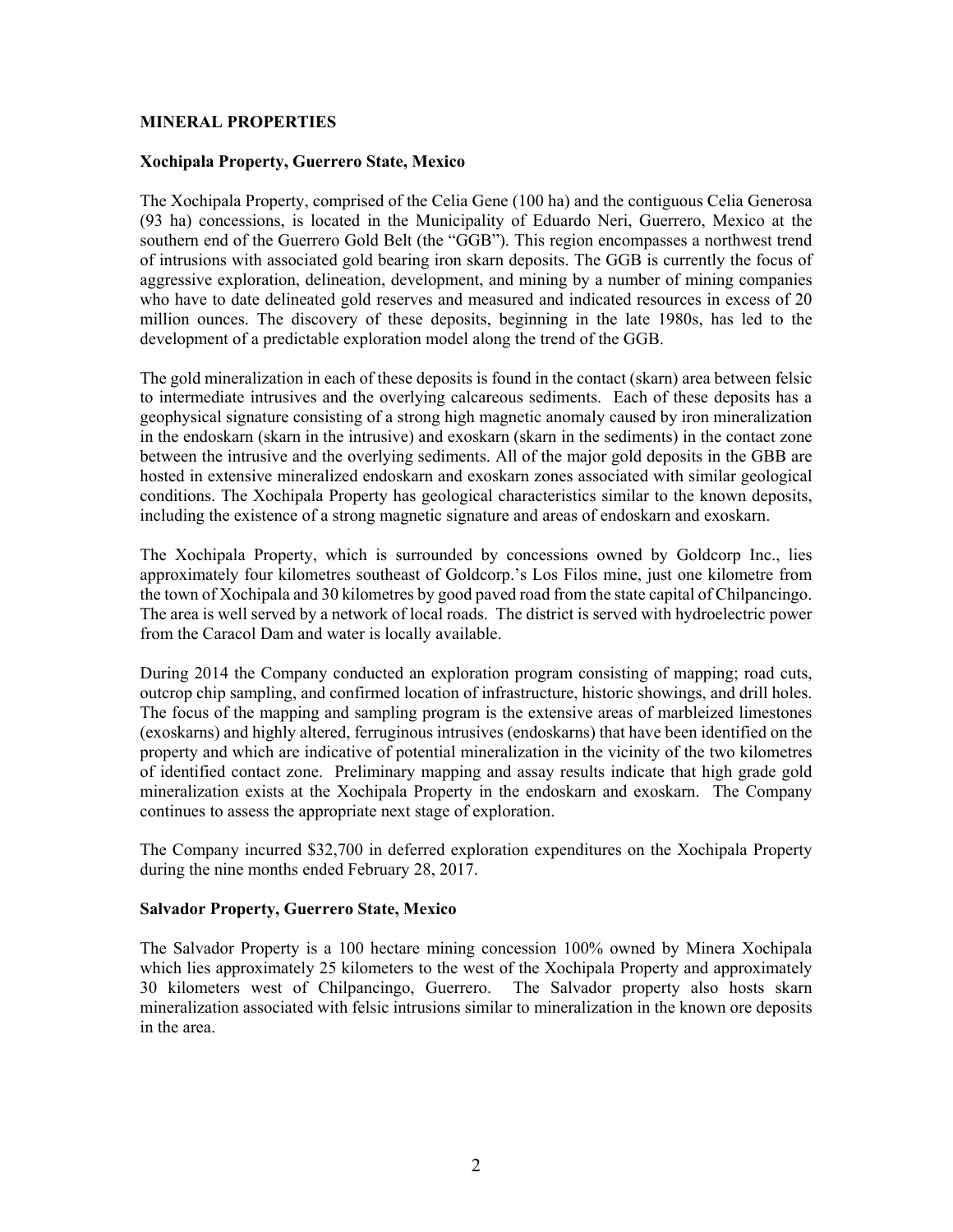# **MINERAL PROPERTIES** (cont'd…)

### **Salvador Property, Guerrero State, Mexico** (cont'd…)

The Company did not conduct exploration on the Salvador Property during the nine months ended February 28, 2017.

### **Cerro Prieto Property, Sonora State, Mexico**

On August 30, 2013 the Company sold its interest in the Cerro Prieto Property to Goldgroup Mining Inc. ("Goldgroup") by way of the sale of the Company's then wholly owned subsidiary, Minera Polimetalicos Mexicanos, S.A. ("Polimetalicos") and assignment of the 2% (two percent) net smelter returns royalty payable.

In addition to the cash and share consideration paid by Goldgroup to the Company (see the Company's Management Discussion and Analysis dated and filed January 30, 2017), Goldgroup agreed to pay to the Company a production royalty (the "Production Royalty") quarterly in arrears. The Production Royalty, payable for each month in which the monthly average of the daily PM London gold fix is in excess of US\$1,250 per ounce, is calculated at the rate of 20% of the dollar value of that excess for each ounce of gold produced from the property during that month, to a maximum royalty of US\$90 per ounce. This Production Royalty will be payable for each and every of the greater of:

- i) the first 90,000 ounces of gold produced from the Property; and
- ii) all ounces of gold produced from the Property until the completion of five full years of commercial production, which period commenced on March 1, 2014.

#### **RESULTS OF OPERATIONS**

For the nine months ended February 28, 2017, the Company recorded income (loss) from continuing operations of \$144,240 (2016 - \$(817,392)) or \$0.00 per share (2016 – (\$0.01)). The Company has no income producing assets. The Company reported royalty revenues during the period from the Cerro Prieto Property. The Company is considered to be in the acquisition and exploration stage.

The Company is focused on the exploration of the Xochipala Property, the search for other resource assets and other business opportunities.

For the nine months ended February 28, 2017, the Company recorded operating expenses of \$552,545 (2016 - \$497,058), which included consulting fees of \$52,000 (2016 - \$79,833), management and directors fees of \$182,500 (2016 - \$175,974), and professional fees of \$120,580 (2016 - \$153,951) as it pursued advancement of its Xochipala Property and conducted due diligence relating to new business opportunities.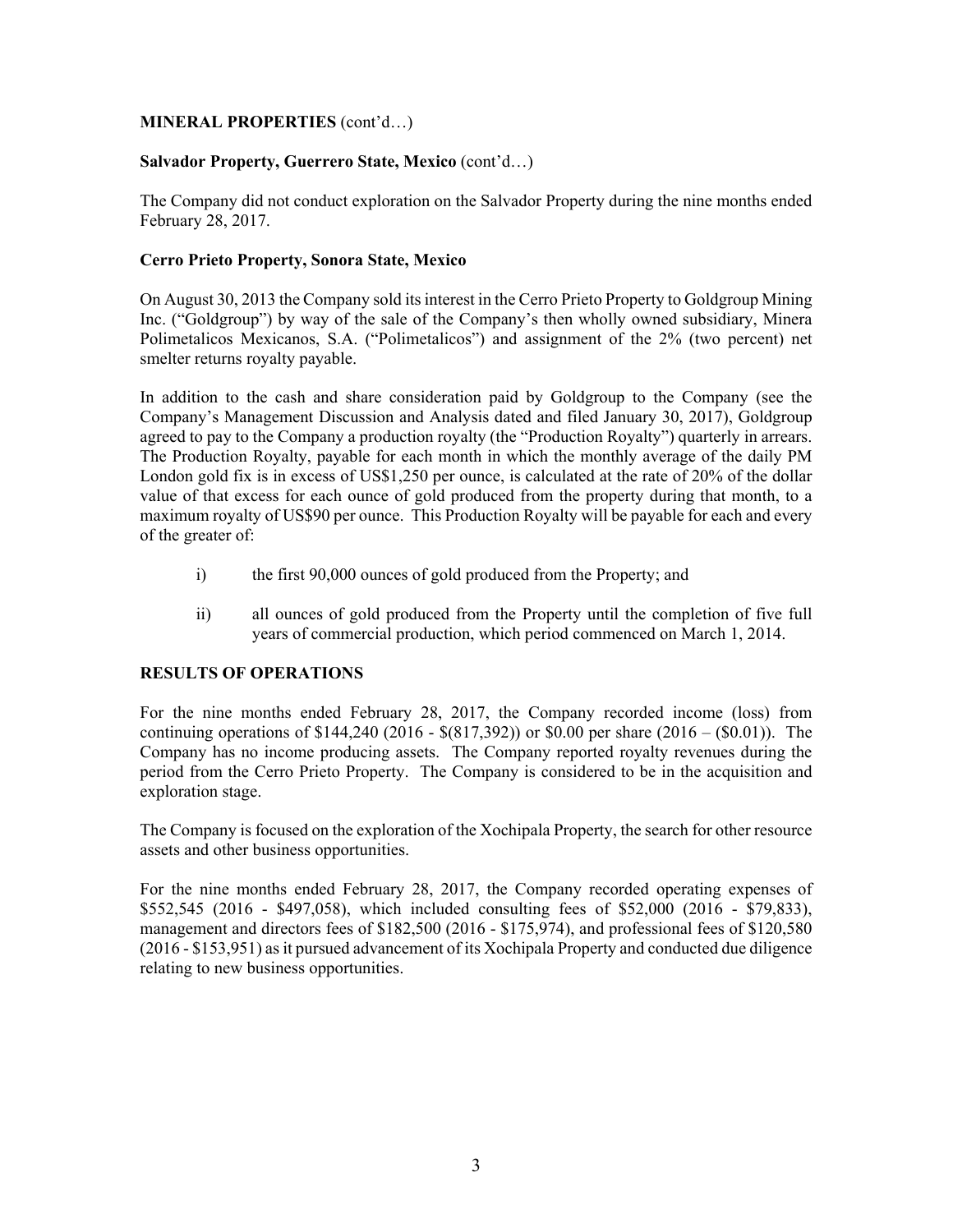| Quarter                            | Feb 28,<br>2017 | <b>Nov 30,</b><br>2016 | Aug 31,<br>2016 | <b>May 31,</b><br>2016 | Feb 29,<br>2016 | <b>Nov 30,</b><br>2015 | Aug 31,<br>2015 | May 31<br>2015 |
|------------------------------------|-----------------|------------------------|-----------------|------------------------|-----------------|------------------------|-----------------|----------------|
| Operating<br>loss                  | \$220,948       | \$146,797              | \$184,800       | \$259,321              | \$172,223       | \$182,611              | \$142,224       | \$257,763      |
| Other items                        | \$(42,161)      | \$(43,674)             | $(\$610,950)$   | $$$ (337,751)          | \$165,729       | \$(732,363)            | \$886,968       | \$554,431      |
| $Loss$ (gain)<br>for the<br>period | \$178,878       | \$103,123              | $(\$426,150)$   | \$(78,430)             | \$337,952       | $(\$549,752)$          | \$1,029,192     | \$812,194      |
| $Loss$ (gain)<br>per share         | $(\$0.00)$      | (S0.00)                | (S0.01)         | (S0.00)                | (S0.00)         | (S0.01)                | \$0.01          | \$0.01         |
| Total assets                       | \$3,454,198     | \$3,690,185            | \$4,866,694     | \$4,144,552            | \$3,080,662     | \$3,405,604            | \$2,881,345     | \$3,959,451    |
| Total<br>liabilities               | \$204,574       | \$193,071              | \$226,343       | \$273,722              | \$416,590       | \$403,580              | \$429,073       | \$477,987      |

# **SELECTED QUARTERLY RESULTS**

The most recent quarter had a increased loss from operations. The increase is a result of costs being incurred for property investigation costs, as the Company continues to search for viable exploration and evaluation assets. The Company also continues to incur costs for business development as the Company is searching for additional business opportunities. This remains consistent with the prior quarter. The change in foreign exchange rates resulted in a foreign exchange loss of \$18,897, which increases the loss from operations.

Significant variation in Other Items for the quarter ending February 28, 2017 is due to a gain on settlement of account payable of \$42,161. There were no other items in the current period.

# **LIQUIDITY AND CAPITAL RESOURCES**

As at February 28, 2017, the Company had working capital of \$1,655,394 as compared to the year ended May 31, 2016 when the Company had working capital of \$1,595,936. Cash was \$1,714,322 at February 28, 2017 (May 31, 2016 - \$407,127).

As at February 28, 2017, the Company held available for sale securities of 6,870,250 shares of Goldgroup (the "Goldgroup Shares").

# **OUTLOOK**

As at April 28, 2017, the Company has as its main assets, the Xochipala Property, 6,870,250 shares of Goldgroup and approximately \$1,600,000 in cash.

The Company also holds a Production Royalty, which is contingent upon the number of ounces of gold produced at Cerro Prieto and upon the monthly average price of gold being above US\$1,250 per ounce in the month the gold is produced. There is no certainty that the Company will receive any further Production Royalty payments. The Production Royalty is based on the average price of gold in the month in which it is produced.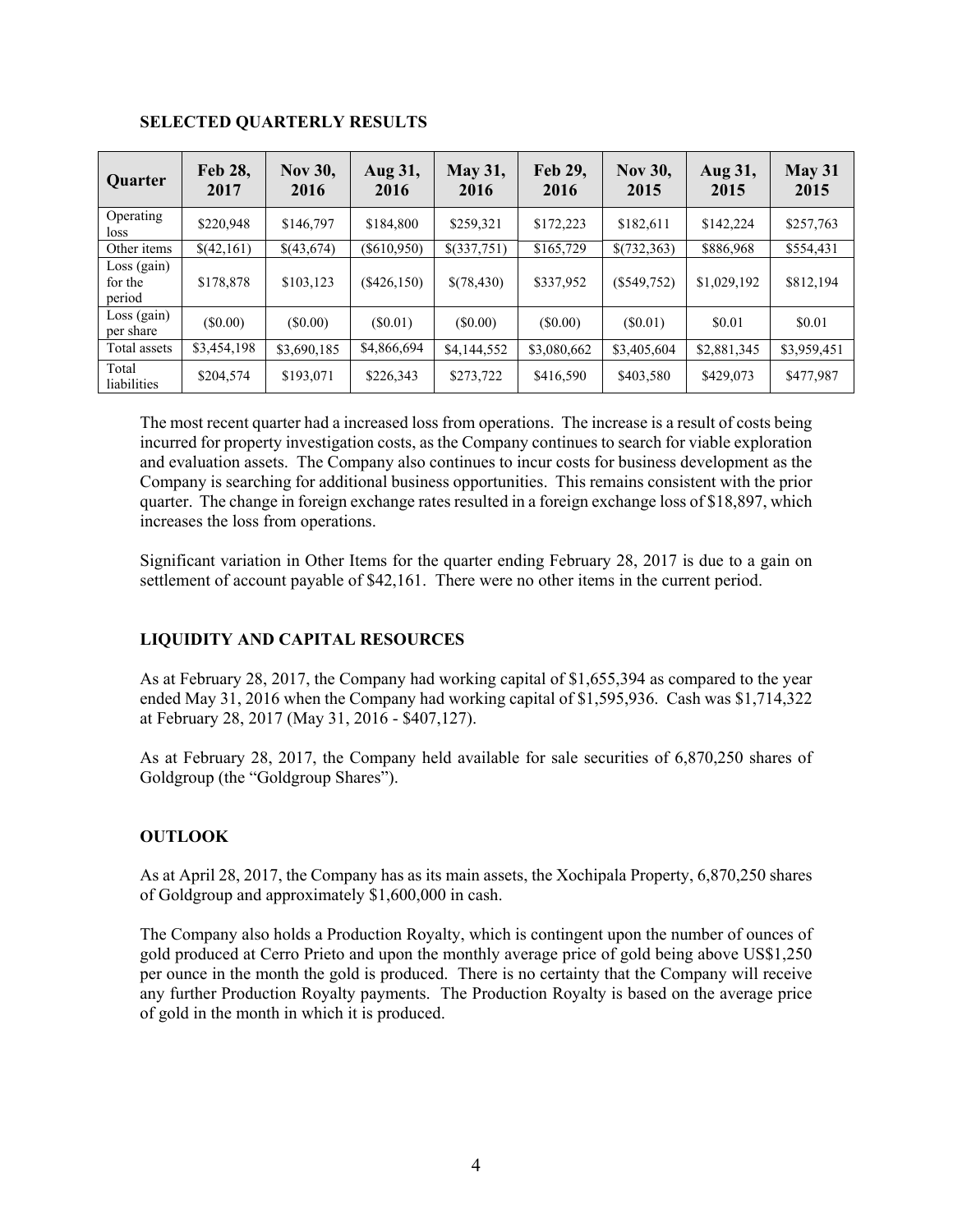### **OFF BALANCE SHEET ARRANGEMENTS**

The Company currently has no off-balance sheet arrangements that would potentially affect current or future operations, or the financial condition of the Company.

### **TRANSACTIONS WITH RELATED PARTIES**

During the nine months ended February 28, 2017, the Company entered into transactions with related parties as follows:

- (a) paid or accrued management and directors fees totalling \$118,250 to a company controlled by Craig Dalziel, President and CEO of the Company, for management and other services, and to Mr. Dalziel directly for Mr. Dalziel's services as director of the Company;
- (b) paid or accrued consulting fees totalling \$16,000 to a company controlled by Craig Dalziel, for project research services;
- (c) paid or accrued professional and consulting fees totalling \$99,000 to David Rose, Corporate Secretary of the Company, for legal and management consulting services provided to the Company;
- (d) paid or accrued consulting and directors fees totalling \$31,750 to a company controlled by Steve Vanry, Chief Financial Officer of the Company, and to Mr. Vanry directly, for his services as Chief Financial Officer and director;
- (e) paid or accrued directors fees totalling \$5,250 to Robert Friesen for Mr. Friesen's services as a director;
- (f) paid or accrued directors fees totalling \$4,750 to Stephen Leahy.

As at February 28, 2017, \$118,865 was owing to officers and directors for directors, management, consulting, legal and accounting fees. These charges were measured by the exchange amount, which is the amount agreed upon by the related parties. The amounts owing are unsecured, noninterest bearing and have no fixed repayment terms. The above transactions were incurred in the normal course of operations and are recorded at the exchange amount, being the amount agreed upon by the transacting parties.

# **CONTRACTUAL OBLIGATIONS**

The Company has no material capital lease agreements and no material long term obligations other than those described above or in the description of mineral properties.

# **RISKS AND UNCERTAINTIES**

- The Company is in the mineral exploration and development business and, as such, is exposed to a number of risks and uncertainties that are not uncommon to other companies in the same business. Some of the possible risks include the following:
- (a) The industry is capital intensive and subject to fluctuations in metal prices, market sentiment, foreign exchange and interest rates. The recovery of the Company's investment in resource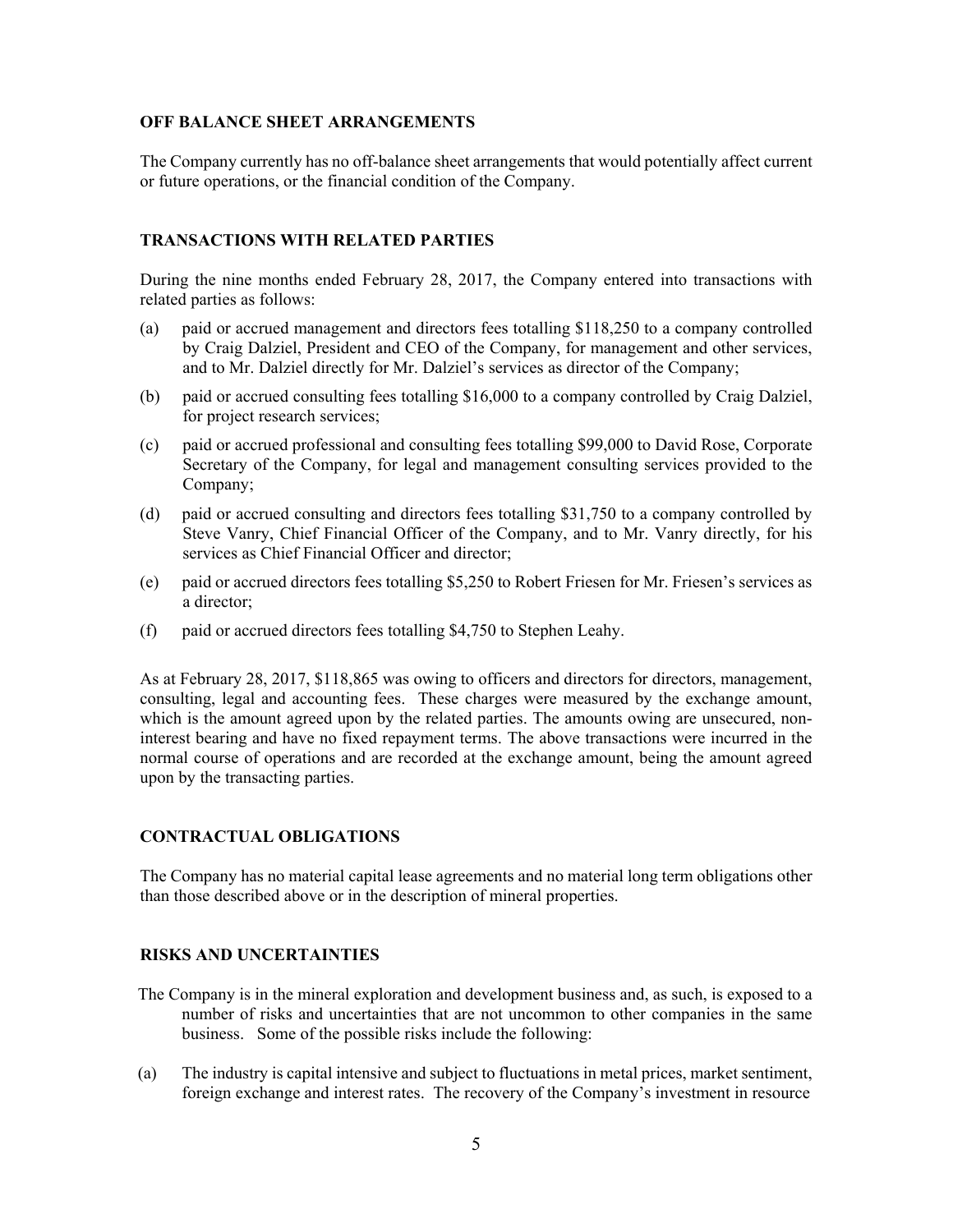#### **RISKS AND UNCERTAINTIES** (cont'd…)

(b) properties and the attainment of profitable operations is dependent upon the discovery and development of economic ore reserves and the ability to arrange sufficient financing to bring the ore reserves into production.

The only sources of future funds for further acquisitions and exploration programs, or if such exploration programs are successful, the development of economic ore bodies and commencement of commercial production thereon, which are presently available to the Company are the Goldgroup Transaction Consideration and the sale of equity capital or the offering by the Company of an interest in its properties to be earned by another interested party to carry out further exploration or development.

- (c) Any future equity financings by the Company for the purpose of raising additional capital may result in substantial dilution to the holdings of existing shareholders.
- (d) The Company's capital resources are largely determined by the strength of the resource markets and the status of the Company's projects in relation to these markets, and its ability to compete for investor support of its projects.
- (e) The prices of metals greatly affect the value of and the potential value of its properties. This, in turn greatly affects its ability to raise equity capital, negotiate option agreements and form joint ventures.
- (f) The Company must comply with health, safety, and environmental regulations governing air and water quality and land disturbances and provide for mine reclamation and closure costs. The Company's permission to operate could be withdrawn temporarily where there is evidence of serious breaches of such regulations, or even permanently in the case of extreme breaches. Significant liabilities could be imposed on the Company for damages, clean-up costs or penalties in the event of certain discharges into the environment, environmental damage caused by previous owners of acquired properties or noncompliance with environmental laws or regulations.
- (g) The operations of the Company will require various licenses and permits from various governmental authorities. There is no assurance that the Company will be successful in obtaining the necessary licenses and permits to continue exploration and development activities in the future.
- (h) Although the Company has taken steps to verify title to mineral properties in which it has an interest, these procedures do not guarantee the Company's title. Such properties may be subject to prior agreements or transfers and title may be affected by such undetected defects.

Should one or more of these risks and uncertainties materialize, or should underlying assumptions prove incorrect, then actual results may vary materially from those described on any forward looking statement. The development and exploration activities of the Company are subject to various laws governing exploration, development, and labour standards which may affect the operations of the Company as these laws and regulations set various standards regulating certain aspects of health and environmental quality. They provide for penalties and other liabilities for the violation of such standards and establish, in certain circumstances, obligations to rehabilitate current and former facilities and locations where operations are or were conducted.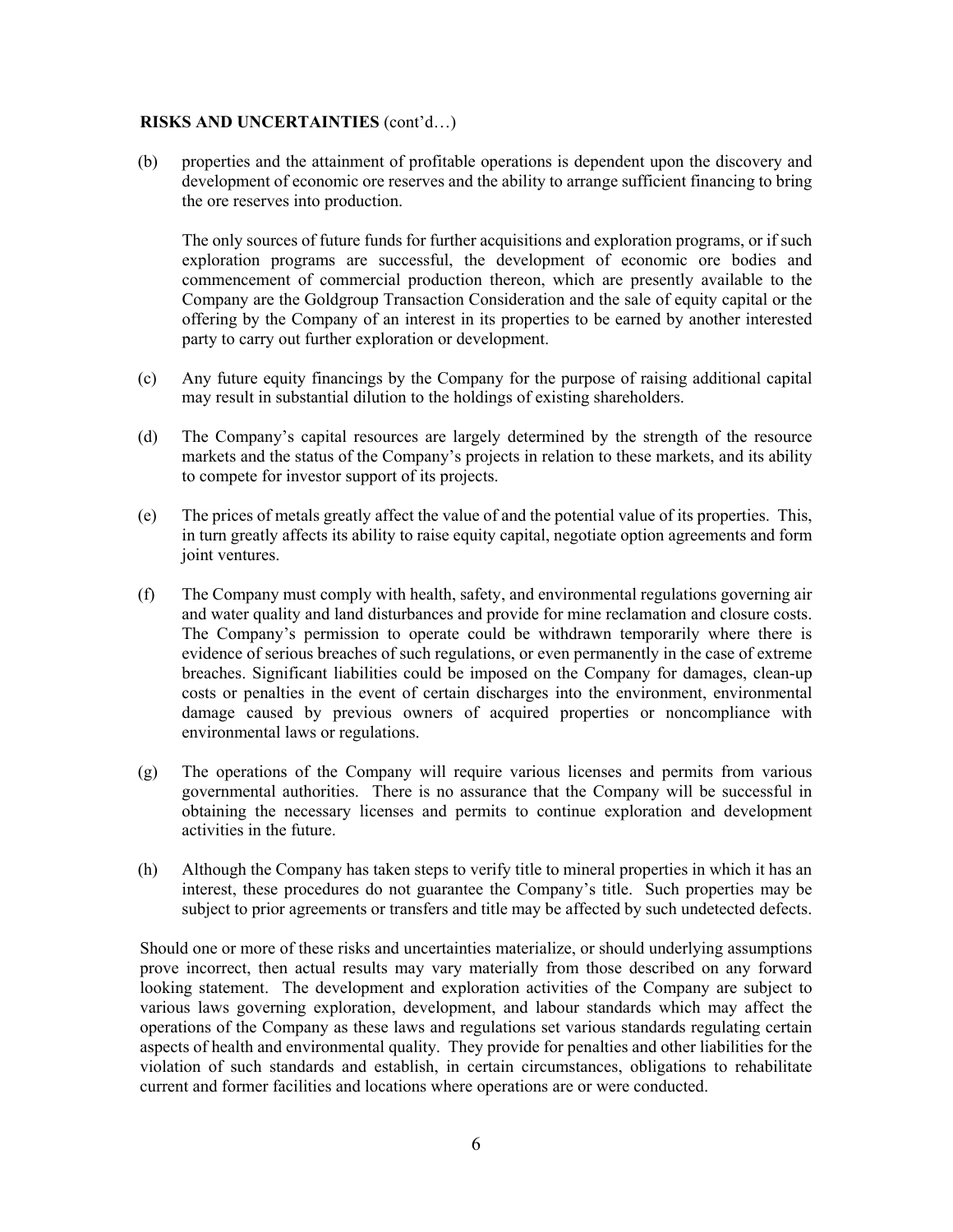# **CRITICAL ACCOUNTING ESTIMATES**

The preparation of the consolidated financial statements requires the Company to make estimates and assumptions concerning the future. The Company's management reviews these estimates and underlying assumptions on an ongoing basis, based on experience and other factors, including expectations of future events that are believed to be reasonable under the circumstances. Revisions to estimates are adjusted for prospectively in the period in which the estimates are revised.

Critical accounting estimates are estimates and assumptions made by management that may result in a material adjustment to the carrying amount of assets and liabilities within the next financial year and are, but are not limited to, the following:

Share-based payments - The fair value of stock options issued are subject to the limitation of the Black-Scholes option pricing model which incorporates market data and which involves uncertainty and subjectivity in estimates used by management in the assumptions. Changes in the input assumptions can materially affect the fair value estimate of stock options.

Recovery of deferred tax assets - Judgment is required in determining whether deferred tax assets are recognized in the statement of financial position. Deferred tax assets, including those arising from unutilized tax losses, require management to assess the likelihood that the Company will generate taxable earnings in future periods, in order to utilize recognized deferred tax assets. Estimates of future taxable income are based on forecast cash flows from operations and the application of existing tax laws in each jurisdiction. To the extent that future cash flows and taxable income differ significantly from estimates, the ability of the Company to realize the net deferred tax assets recorded at the date of the statement of financial position could be impacted.

Additionally, future changes in tax laws in the jurisdictions in which the Company operates could limit the ability of the Company to obtain tax deductions in future periods.

The Company has not recorded any deferred tax assets.

Valuation of First Note receivable and IVA - The value of the First Note receivable and the IVA are based on management's assessment of collectability and probability of recovery.

Valuation of production royalty - The Company is entitled to royalty income as disclosed in Note 5 of the consolidated financial statements. The Company has estimated the value of the production royalty to be \$Nil due to lack of certainty of future ongoing production and values.

The carrying value and the recoverability of exploration and evaluation assets – Management has determined that exploration, evaluation and related costs incurred, which were capitalized may have future economic benefits and may be economically recoverable. Management uses several criteria in its assessments of economic recoverability and probability of future economic benefits including geologic and other technical information, history of conversion of mineral deposits with similar characteristics to its own properties to proven and probable mineral reserves, scoping and feasibility studies, accessible facilities and existing permits.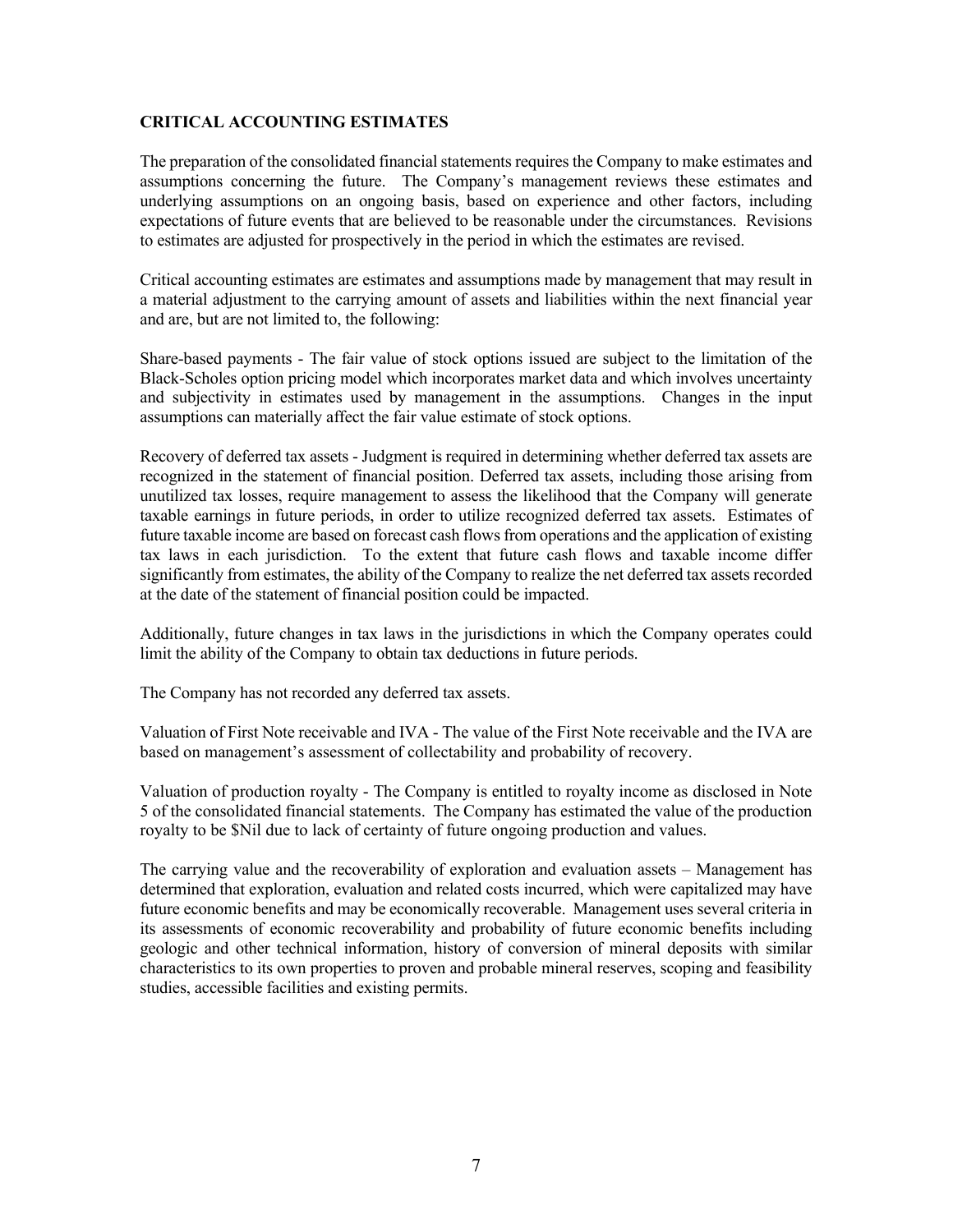# **CHANGES IN ACCOUNTING POLICIES**

### **New accounting policies adopted**

The following standards and amendments to existing standards have been adopted by the Company effective June 1, 2016:

### *IFRS 11, Joint arrangements*

This standard was amended to provide specific guidance on accounting for the acquisition of an interesting in a joint operation that is a business.

# *IAS 16, Property, plant and equipment and IAS 38, Intangible assets*

These standards were amended to prohibit the use of revenue-based depreciation methods for property, plant and equipment and limit the use of revenue-based amortization for intangible assets.

# **New accounting policies adopted** (cont'd…)

### *IAS 27, Separate financial statements and IFRS 1, First-time adoption of IFRS*

IAS 27 was amended to restore the option to use the equity method to account for investments in subsidiaries, joint ventures and associates in an entity's separate financial statements.

IFRS 1 was amended to permit the use of the business combinations exemption for investments in subsidiaries accounted for using the equity method in the separate financial statements of the firsttime adopter.

The adoption of these standards did not have an impact on the condensed interim consolidated financial statements.

#### **New standards, interpretations and amendments to existing standards not yet effective**

The following standards, amendments to standards and interpretations have been issued but are not effective for annual periods beginning on or after January 1, 2018:

# *IFRS 9, Financial instruments*

This standard was issued in November 2009 and covers the classification and measurement of financial assets as part of its project to replace IAS 39 Financial Instruments: Recognition and Measurement. In October 2010, the requirements for classifying and measuring financial liabilities were added to IFRS 9. Under this guidance, entities have the option to recognize financial liabilities at fair value through earnings. If this option is elected, entitles would be required to reverse the portion of the fair value change due to own credit risk out of earnings and recognize the change in other comprehensive income.

The Company has not yet assessed the potential impact of the application of this standard, nor determined whether it will adopt the standard early.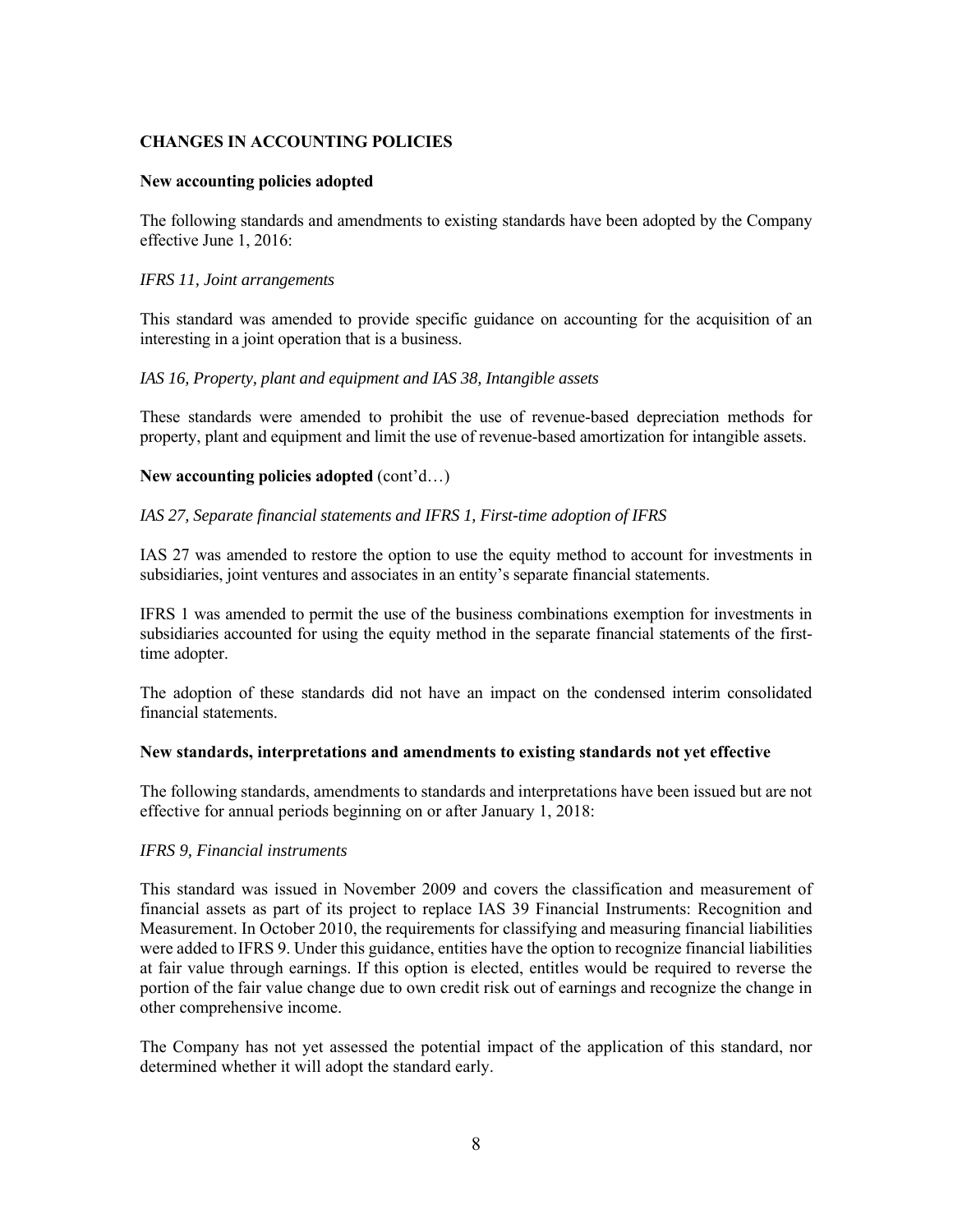### **FINANCIAL INSTRUMENT RISK AND CAPITAL**

The Company's objectives when managing capital are to identify, pursue and complete the exploration and development of mineral properties, to maintain financial strength, to protect its ability to meet its on-going liabilities, to continue as a going concern, to maintain creditworthiness and to maximize returns for shareholders over the long term. The Company does not have any externally imposed capital requirements to which it is subject. Capital of the Company comprises shareholders' equity. There has been no significant change in the Company's objectives, policies and processes for managing its capital during the nine months ended February 28, 2017.

The Company manages the capital structure and makes adjustments to it in light of changes in economic conditions and the risk characteristics of the underlying assets. To maintain or adjust the capital structure, the Company may attempt to issue new shares. The Company's investment policy is to invest its cash in financial instruments in high credit quality financial institutions with terms to maturity selected with regards to the expected timing of expenditures from continuing operations.

# **Fair value hierarchy**

The Company's financial instruments recorded at fair value require disclosure about how the fair value was determined based on significant levels of inputs described in the following hierarchy:

Level 1 - Quoted prices are available in active markets for identical assets or liabilities as of the reporting date. Active markets are those in which transactions occur in sufficient frequency and value to provide pricing information on an ongoing basis.

Level 2 - Pricing inputs are other than quoted prices in active markets included in level 1. Prices in level 2 are either directly or indirectly observable as of the reporting date. Level 2 valuations are based on inputs including quoted forward prices for commodities, time value and volatility factors, which can be substantially observed or corroborated in the market place.

Level 3 - Valuations in this level are those with inputs for the asset or liability that are not based on observable market data.

# **Management of Industry Risk**

The Company is engaged in mineral exploration and manages related industry risk issues directly. The Company may be at risk for environmental issues and fluctuations in commodity pricing as well as changes in foreign government policy. Management is not aware of and does not anticipate any significant environmental remediation costs or liabilities in respect of its current operations; however it is not possible to be certain that all aspects of environmental issues affecting the Company, if any, have been fully determined or resolved.

#### **Management of Financial Risk**

The carrying value of cash, receivables, first note receivable and trade payables and accrued liabilities approximated their fair value because of the short-term nature of these instruments. Cash is measured at a level 1 of the fair value hierarchy. The Goldgroup shares recorded in available for sale securities are measured at a level 1 of the fair value hierarchy and the BC Co and BC Co2 shares recorded in available for sale securities are measured using level 3 of the fair value hierarchy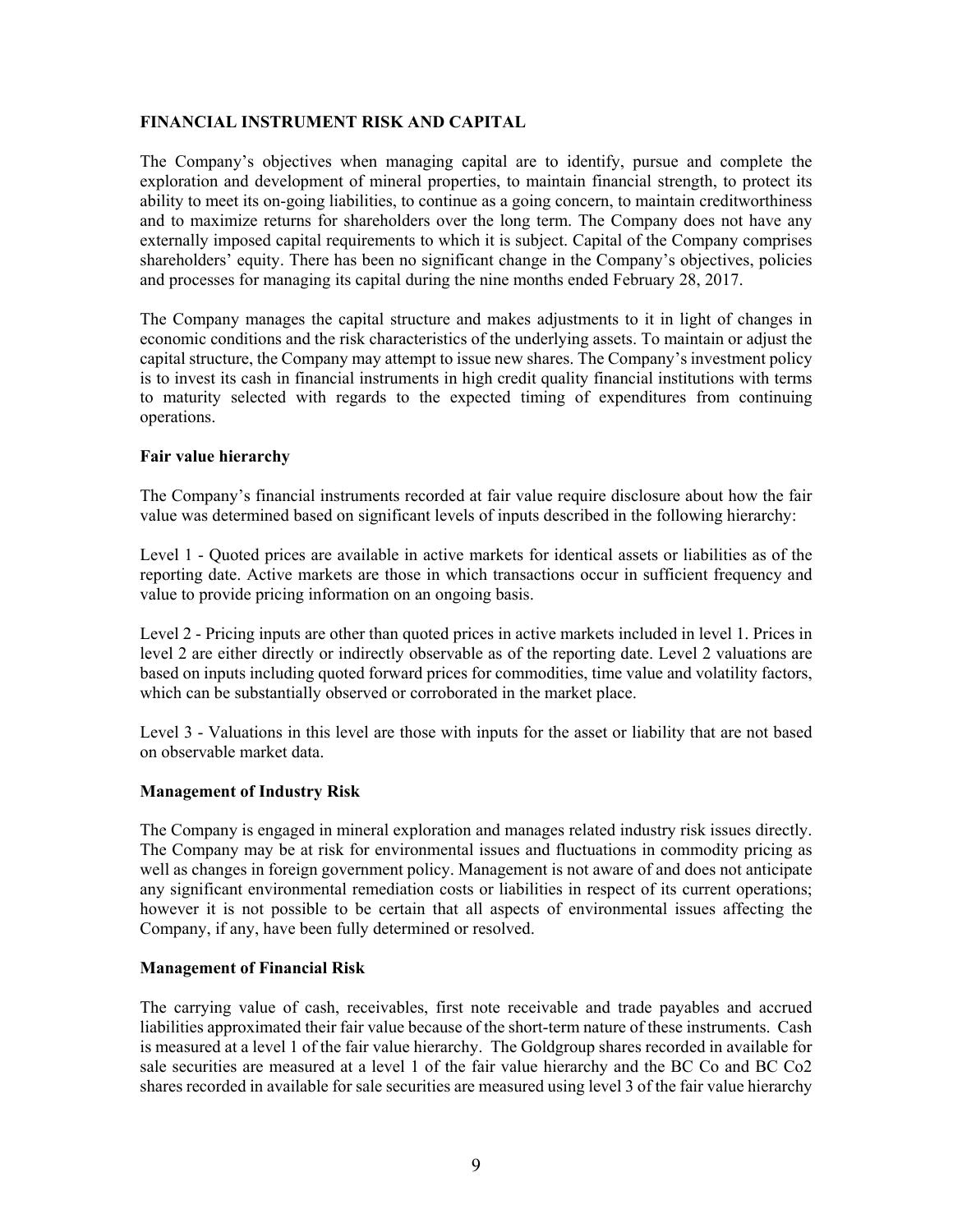# **FINANCIAL INSTRUMENT RISK AND CAPITAL** (cont'd…)

based on cost at time of acquisition. The Company's financial instruments are exposed to certain financial risks, which include credit risk, liquidity risk, and market risk.

### **Credit Risk**

Credit risk is the risk that one party to a financial instrument will fail to discharge an obligation and cause the other party to incur a financial loss. The Company's primary exposure to credit risk is on its bank accounts. The bank accounts are mainly held with a major Canadian bank and this minimizes the risk to the Company.

# **Liquidity Risk**

Liquidity risk is the risk that the Company will not have sufficient funds to meet its financial obligations when they are due. The Company manages liquidity risk through the management of its capital structure and financial leverage as outlined above. The Company monitors its ability to meet its short-term exploration and administrative expenditures by raising additional funds through share issuance when required. All of the Company's financial liabilities have contractual maturities of 30 days or due on demand and are subject to normal trade terms. The Company does not have investments in any asset-backed deposits.

### **Foreign Exchange Risk**

The Company's property interests in Mexico make it subject to foreign currency fluctuations, which may adversely affect the Company's financial position, results of operations and cash flows. The Company is affected by changes in exchange rates between the Canadian dollar and foreign currencies. The Company does not invest in derivatives to mitigate these risks. The effect of a 1% change in the foreign exchange rate on the cash held in foreign currencies at February 28, 2017 is nominal.

#### **Interest Rate Risk**

Interest rate risk is the risk that the fair value or future cash flows of a financial instrument will fluctuate because of changes in market interest rates. The Company is not exposed to significant interest rate risk.

# **OTHER MD&A DISCLOSURE REQUIREMENTS**

#### *Disclosure by Venture Issuer without significant revenue*

An analysis of the material components of the Company's general and administrative expenses is disclosed in the Financial Statements to which this MD&A relates. An analysis of the material components of the acquisition and deferred exploration costs of the Company's mineral properties is disclosed in the annual Financial Statements to which this MD&A relates.

# *Share Capital*

As at April 28, 2017, the Company had 77,947,405 common shares, no incentive stock options, and no share purchase warrants outstanding.